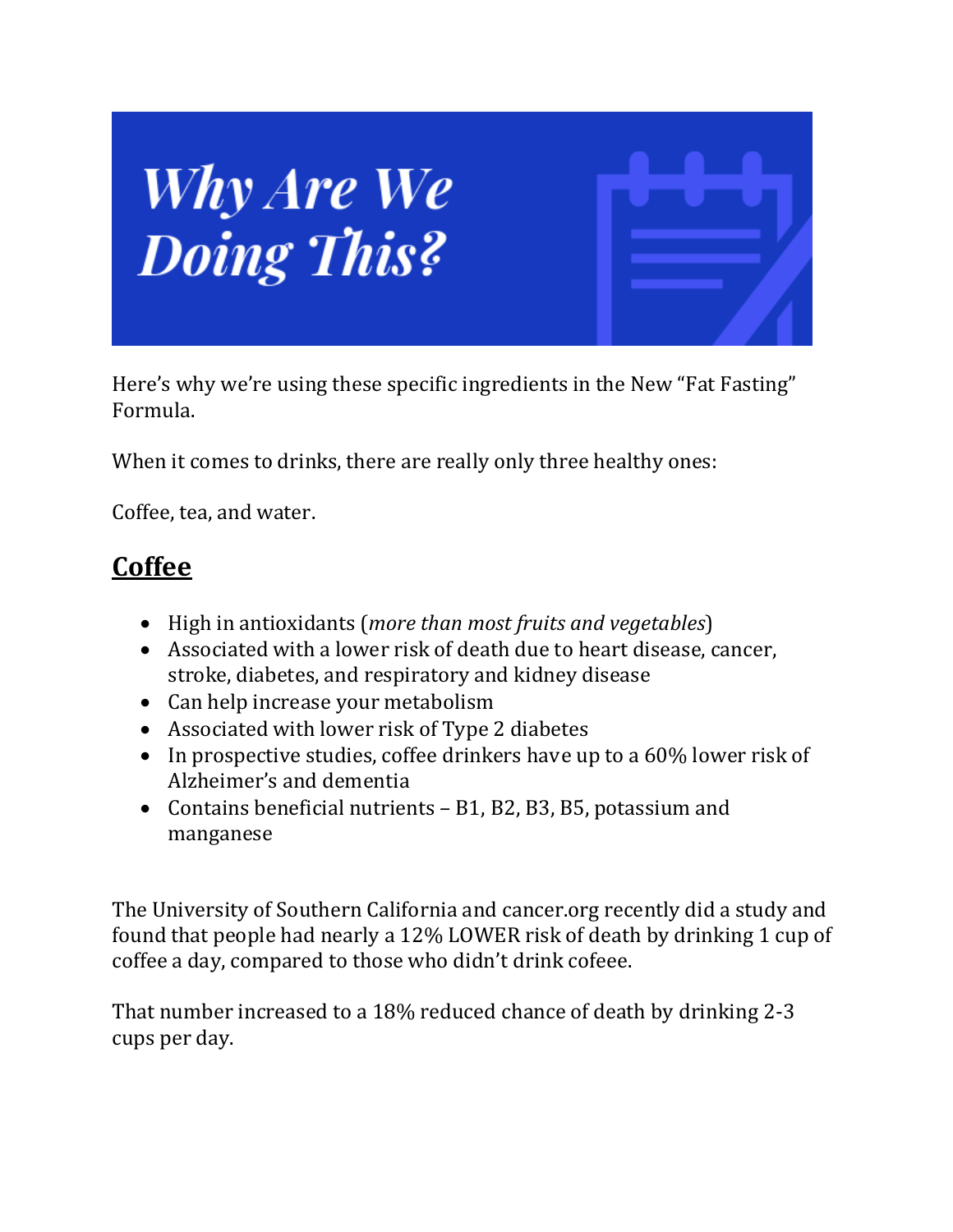## **Tea**

- Rich in polyphenols, which is a group of protective antioxidants
- Rich in flavonoids that help protect your heart
- Can help lower your blood pressure
- Boost brain function
- Can help increase alertness and improve your mood

## **Coconut Oil**

- Low insulin effect
	- o Insulin is your #1 fat-storage hormone. Eating butter provides a very small (if any) insulin response
- Coconut oil is around 70% Medium Chain Triglyceride (MCT).
	- o This type of dietary fat is used to make energy and very rarely gets stored as fat on your body
- Can help increase fat-burning and help you lose weight
- Contains lauric acid
	- o Great for your immune system, decrease viruses
	- o The only other foods that contain lauric acid are butter and breast milk
- Helps curb hunger
- Promotes good cholesterol
- Great for your hair and skin

# **Butter (Grass-Fed Is Best)**

- Low insulin effect
	- o Insulin is your #1 fat-storage hormone. Eating butter provides a very small (if any) insulin response
- Has almost as much Vitamin A as kale
- Loaded with Vitamin D, E, F and K
	- o Most people are deficient in Vitamin D, helps build and maintain strong bones
	- o Vitamin A supports your kidneys, eyes, skin and immune system
- Helps keep you full longer
- Over 400 fatty acids